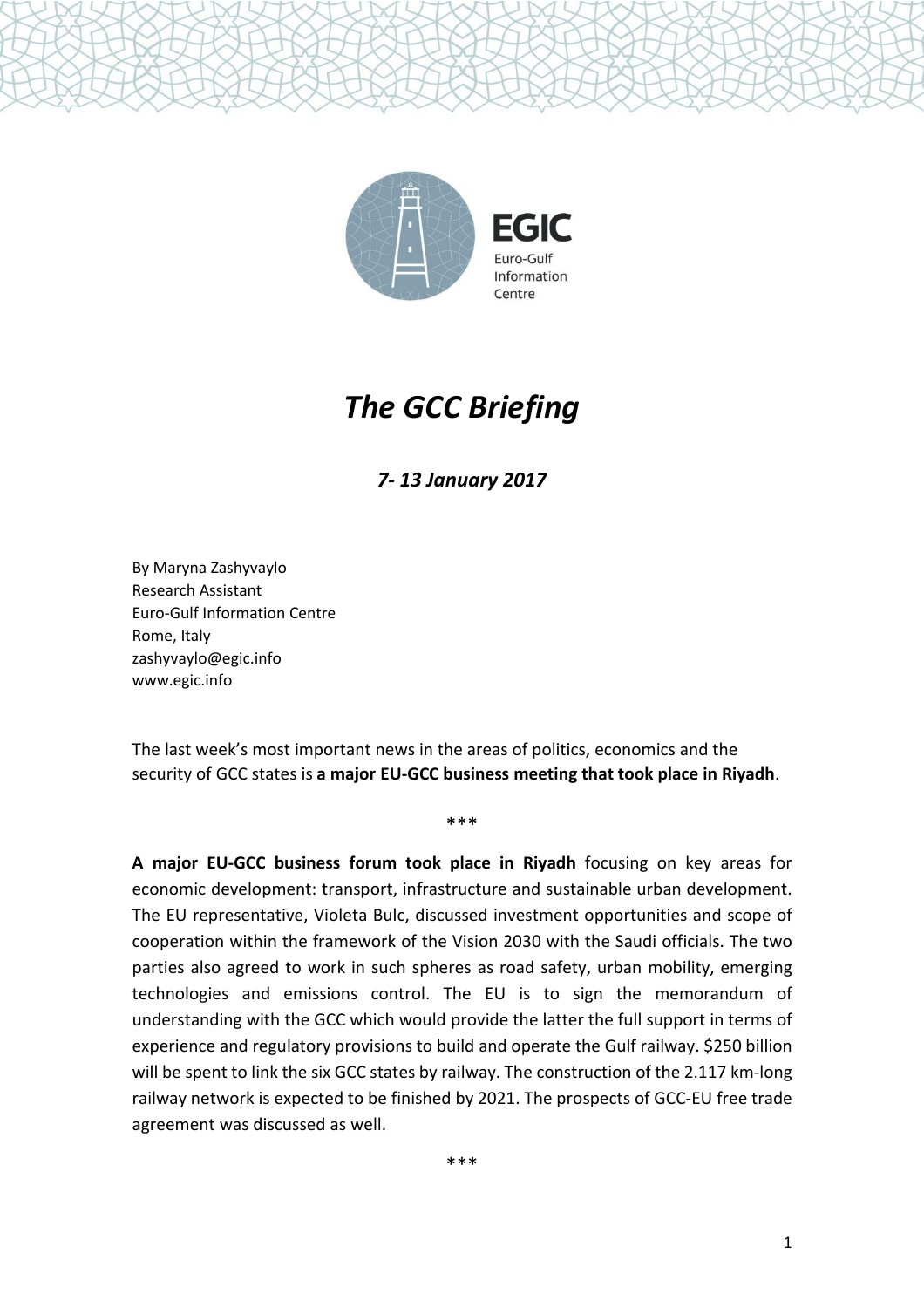### **Saudi Arabia**

**Security**: **Saudi security neutralised two of the 'most-wanted' Daesh terrorists**. The armed men were killed in a shootout with the police in Riyadh. One of them, Al-Sayari, was made bombs and explosive belts. He was also involved in a terrorist attack on a mosque of Saudi Special Forces in Asir.

**Security: A maritime anti-piracy code was expanded at the conference in Jeddah.** The Djibouti Code of Conduct, aimed at reducing piracy in the western Indian Ocean and the Gulf of Aden, was expanded to include fight against human trafficking, cross-border organised crime, disposal of toxic waste in the sea, illegal fishing, maritime terrorism, offenses concerning wildlife and crude oil. The three GCC states – Saudi Arabia, Oman and the UAE – approved a series of amendments, being the signatories of the code.

**Economy: Saudi Arabia cut oil output to its lowest in 2 years.** The output fell below 10 million barrels per day to uproot a global glut and maintain prices.

**Society: The Kingdom's humanitarian aid for displaced people entered Syria.** The King Salman Centre for Relief and Humanitarian Aid sent 25 trucksfull of food baskets, winter clothing and personal hygiene products in order to provide the displaced people from Aleppo with some comfort and protect their health.

\*\*\*

#### **United Arab Emirates**

**Politics: Five UAE's diplomats were killed in Afghanistan attack.** The bombing in Kandahar injured 17 people and killed 11 others, including the UAE Ambassador to Afghanistan who, along with the other diplomats, was expected to launch the UAEbacked projects as a part of the humanitarian, educational and development programme to Afghanistan.

**Security: The UAE is willing to establish a military post in Somaliland.** The Emirati representatives submitted a formal request to establish a defence base in the selfgoverning province that has not managed to gain an international recognition as a sovereign nation. For the Emiratis the base in the Horn of Africa would serve as a strategically important geopolitical asset in their fight against Yemen's Houthi armed political opposition faction.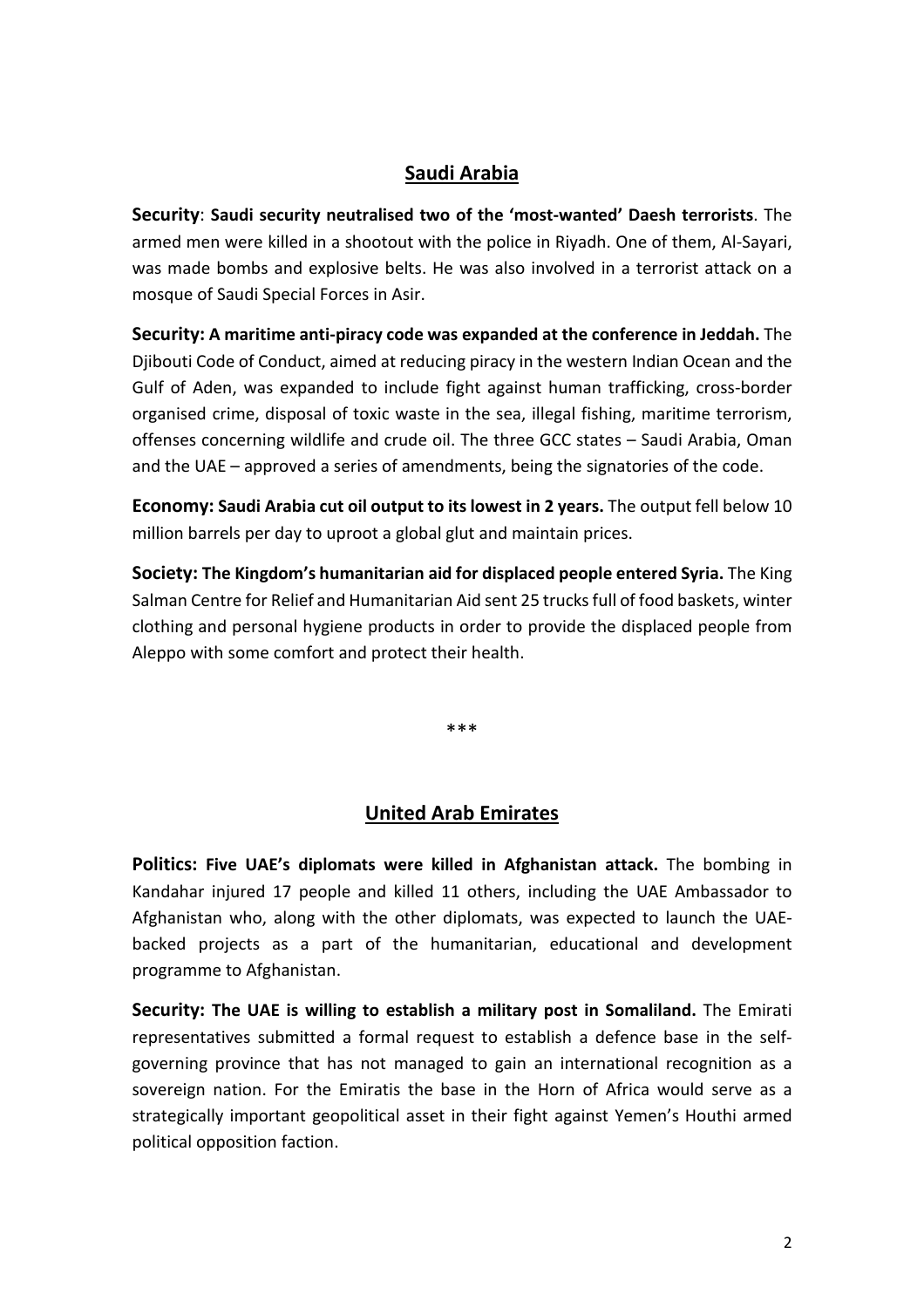**Security: UAE citizens will not be the subjects to the latest counterterrorism measures.** The EU ambassador to the UAE, Patrizio Fondi, stated that they will not be covered by new counterterrorism procedures at airports, land borders and sea ports. According to Fondi, Emirates' citizens will only have to show their passports while travelling across Europe, as European and American citizens do, because of Europe's confidence in the UAE and its citizens.

**Economy: The UAE isto invest \$163 billion in renewables.** The investment into related projects is expected to generate half of the nation's power needs from renewable by 2050.

\*\*\*

# **Bahrain**

**Politics: Bahraini court upheld death sentences against three people convicted of terrorism.** Seven others were sentenced to life imprisonment while eight others were stripped of their nationalities. Bahrain is facing a renewed spate of terrorist activities against it.

\*\*\*

# **Kuwait**

**Politics: Kuwaiti Parliamentarians called for the phased deportation of up to one million expats.** In order to balance the country's population they suggested to deport expats over the next 5 to 10 years.

**Economy: Kuwait reduced its oil production to 2.707 million barrels per day.** It was done to meet the targeted amount under the OPEC output cut agreement.

**Society: Kuwait distributed food baskets to 25.000 displaced Iraqis in Irbil.** Over 3.500 food packages were provided to approximately 25.000 people displaced from Mosul.

\*\*\*